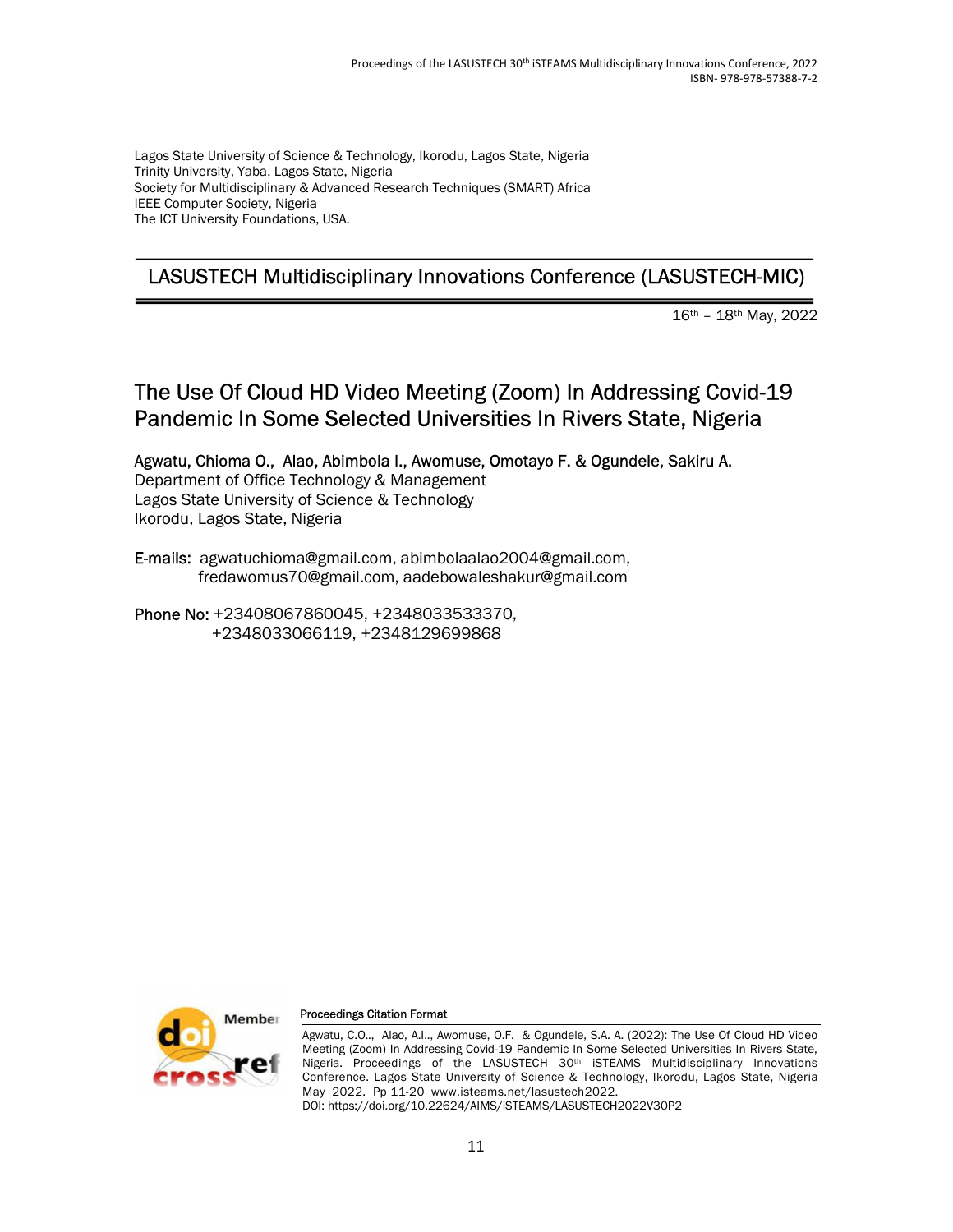# The Use of Cloud HD Video Meeting (Zoom) in Addressing Covid-19 Pandemic in Some Selected Universities in Rivers State, Nigeria

Agwatu, Chioma O., Alao, Abimbola I., Awomuse, Omotayo F. & Ogundele, Sakiru A.

Department of Office Technology & Management Lagos State University of Science & Technology Ikorodu, Lagos State, Nigeria

### Abstract

At a time in the world of Education, there was a strange virus that tried to infect everybody that came into contact with it and that is the COVID-19 which for now has gained wide acceptance across the globe by Lecturers. In response to the emerging and ever solution to the COVID-19 outbreak, this study proposes a theoretical framework based on literature and model to determined Cloud HD Video Meeting (Zoom) success. Two research questions were answered and one hypothesis was tested at 0.05 level of significance. The population of the study consisted of 184 students and 20 lecturers in two Universities in Rivers State. The entire population was used as sample. A five point scale questionnaire was used to provide answers for each questionnaire item. While t-test, was used in testing the hypothesis. The major findings was that teaching and learning was only done on face to face method but because of COVID-19 outbreak it was compulsory for teach/learn to be done through e-technologies. It was concluded that Cloud HD Video Meeting (Zoom)services adaptability should be taking seriously by all concerned in other to help to curb the spread of COVID-19 in our schools. It was recommended that students must start to unfailingly use Cloud HD Video Meeting (Zoom) and other E-learning tools in other to help in curbing COVID-19 spread in our Universities.

Keywords: Zoom, Learning /Teaching, E-learning, System, Information quality, University

# 1. INTRODUCTION

It is worthy to note that this COVID-19 pandemic, education had to addresses students' learning, social and emotional needs which was crucial, especially in times of crisis. During this period in question, Schools were closed down because of the current COVID-19 pandemic. This actually means that students from diverse backgrounds were those who are more at risk of less likely to receive the support and extra services they need, and the gap between students that experience additional barriers and that do not might widen. Closures can also have considerable effects on students' sense of belonging to schools and their feelings of self-worth I believe that these keys are enough reasons for inclusion in education.

Furthermore, the outbreak has changed the operating conditions all over the globe within a short period of time. The consequences of this pandemic were actually unstoppable and uncontrollably for many industries of the world. According to Di Vaio et al. (2020), it is eminent to say that technologies have changed the traditional way of education to the modern way of learning, like artificial intelligence. During the corona-virus crisis, many countries have been using digital pedagogical tools and virtual exchanges between students and their teachers, and among students, to deliver education as schools closed. Most students might however have little access to such tools and require further attention and support.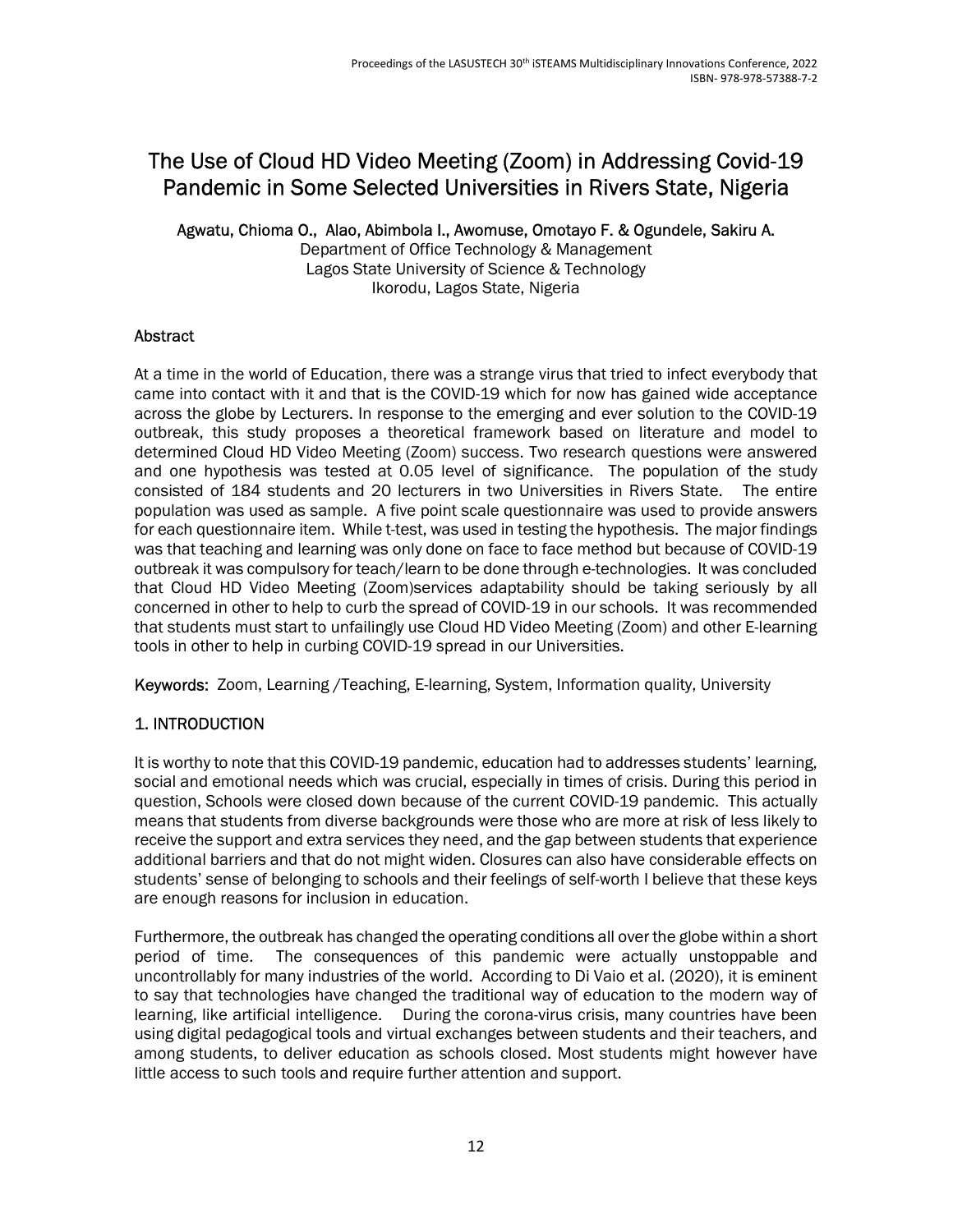To respond to the challenges they face, countries have developed specific and sometimes innovative policy initiatives such as providing equitable and inclusive access to digital learning resources and good learning conditions, ensuring that socio-emotional needs are being met, offering equitable and inclusive access to extra services for vulnerable students' and ensuring support by and to teachers (Reimers and Schleicher, 2020).

While the most students might not have access to digital learning resources, some governments and civil society organizations therefore have provided teachers with online teacher training resources on how to teach online or they have organized teaching through television, phones or radio. They also created online collaborative platforms that allow them to share their resources and give and receive peer feedback. Such platform includes cloud HD Video meeting (Zoom). Zoom provides the first unified meeting experience platform that bring HD video conferencing, mobility and web meetings together as a free cloud service. An almost universal response to school closures has been the creation of online learning platforms to support teachers, students and their families. However, not all students have the same access to information and communication technologies (ICTs), which also varies greatly across countries (OECD, 2020). Previously, they are using only the delivery through face-to-face teaching. However, the shift to online mode has raised many queries on the quality of education (Sahu 2020).



Fig 2: Cloud Computing Technology Framework Source: https://www.ictlounge.com/html/recent\_developments.htm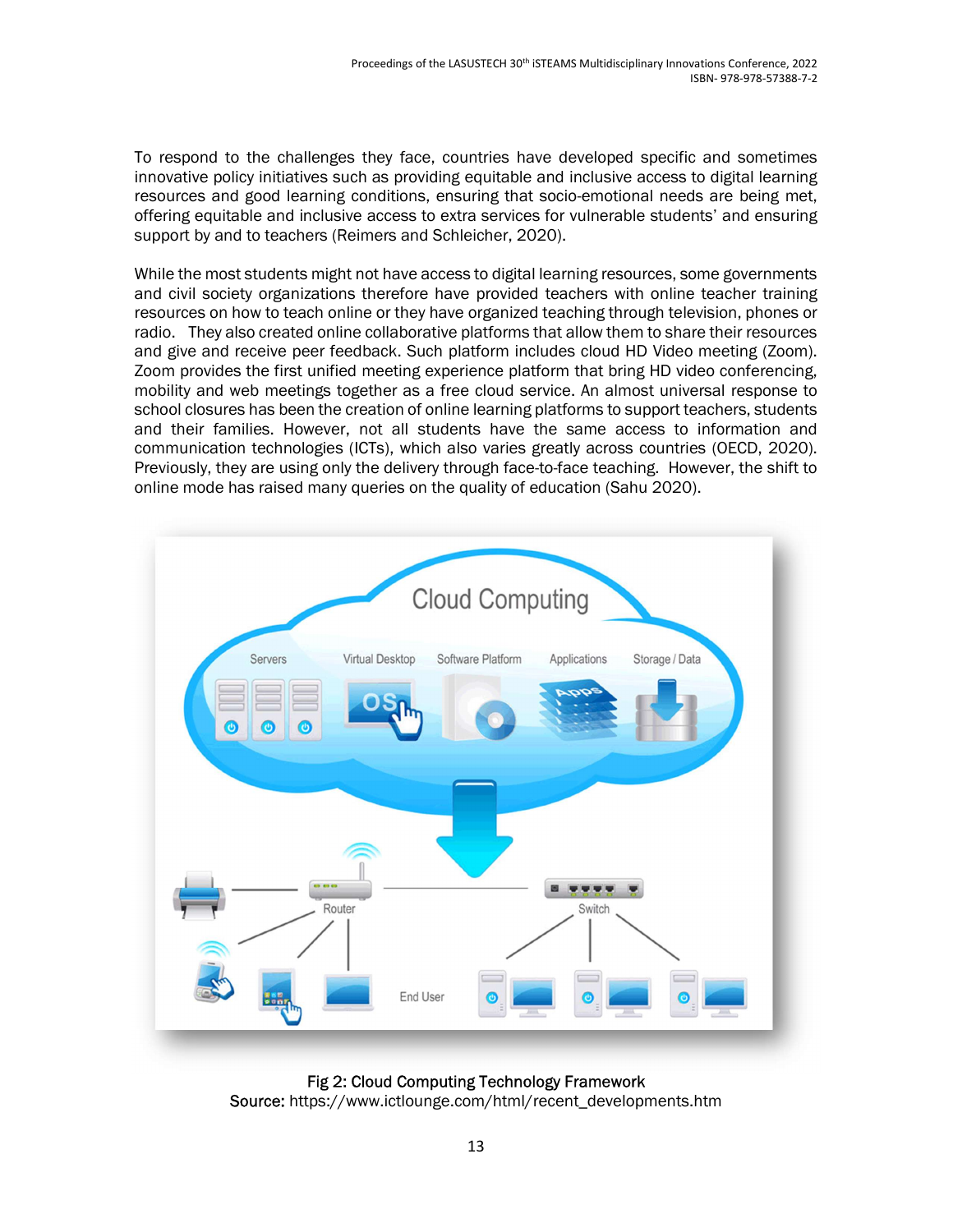Also, Teachers' role and skills are irreplaceable and their daily contact with students places them among the most important agents of inclusion in education. Amid the COVID-19 crisis, they are core actors, guiding their students through the intensification of online distance learning. Furthermore, teachers, as well as school leaders, are the most likely individuals to be close to students' families and can have a major role in both reaching the most vulnerable students and keeping their family engaged in their education. Teachers can help these students to remain connected during school closures by providing Internet hotspots, hosting video chats, sharing videos with closed captioning, providing translated material and engaging with these students'. While nearly 63 million teachers were touched by the crisis at the end of March 2020, UNESCO (2020) ensuring support by and to teachers during such a crisis constitutes a great challenge and a key policy area to ensure equity and inclusion in education during school closures.

According to a brief published in May 2020 by the World Bank, three core principles must guide policies aimed to promote teachers' effectiveness and well-being: (1) support teacher resilience; (2) support teachers instructionally; and (3) support teachers technologically World Bank (2020) This section focuses on examples related to teacher networks and initiatives that have supported the most countries' initiatives to ensure accessible resources for teachers and teachers' socio-emotional well-being during the crisis.

Moreover, in today's mode of learning during this COVID-19 is not too palatable but in all we tried our best possible to give in our best during this period. The advancement in E-learning has been started through Massive Open Online Courses (MOOCs) for students, society, and the industry as well since 2012 (Calisir et al. 2014; Margaryan et al. 2015). MOOCs are recognized as a significant development in higher education causing millions of people and students taking the benefits and uplifting the existing skill (Gupta and Gupta 2020). This study will be conducted on the students who are enrolled with Nigerian Universities and using the cloud HD Video meeting (Zoom) for their learning. It is a convenient means of communicating with individuals and it helps in allowing people's contributions during the meeting. Based on the argument so far, there is still gap in literature on the cloud HD Video meeting (Zoom) system among the Universities after the spread of the Covid-19 outbreak on higher education closure.

#### 1.1 Statement of problem

With the advent of the internet and World Wide Web in the 1990's, teachers including those in the USA embraced the use of several e-learning tools in teaching and learning. Such e-learning tools include the use of digital Video conferencing platforms like cloud HD Video meeting (Zoom), Microsoft platform, Webex Blackboard and Google Classroom (Gupta et al 2020) among others. Also, a nationwide study by Okeke, Ezenwanfor and Umoru (2012) indicated a general low extent of utilization of e-learning tools by students and teachers in Nigerian Tertiary Institutions. This study is therefore conducted to find out the importance of using cloud HD video meeting (zoom) for lecturing in curbing COVID-19 and also to find out if the user is satisfied with the quality of cloud HD Video meeting (Zoom).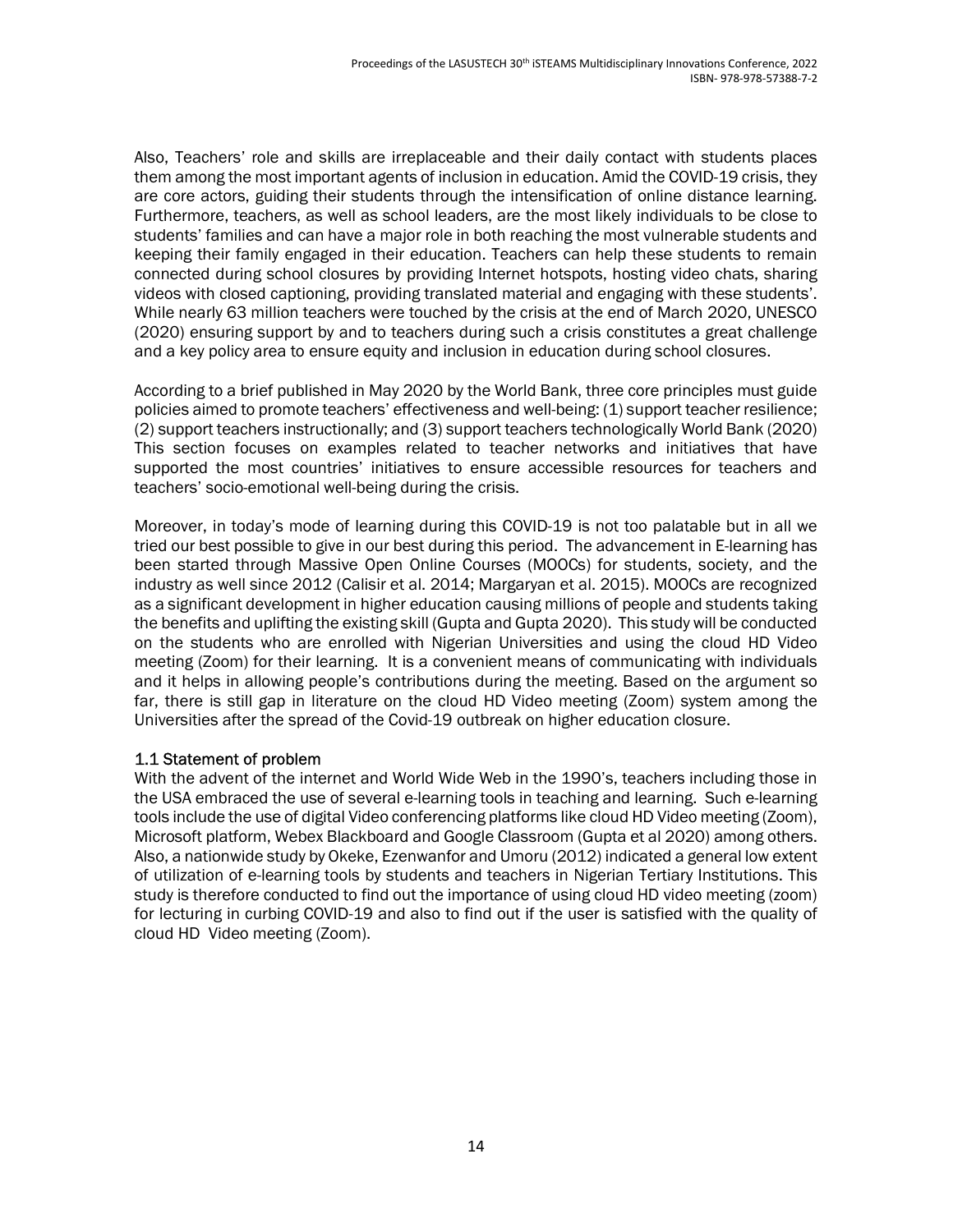

Fig 1: Typical Video Conferencing Scenario During COVID-19 Pandemic Source: https://its.ucsc.edu/zoom/index.html

### 1.2 Purpose of the study

The purpose of the present study is to investigate the effect of information quality, system quality, and service quality toward user satisfaction in other to curb COVID-19 spread in the schools and whether Cloud HD Video meeting (Zoom) learning system has impact on learning and lecturing process. Therefore, the study focuses on students from two Universities in Port Harcourt, Rivers State.

### 1.3 Research Questions

The following research questions will be used to guide the study:

- 1. How has integration of Cloud HD Video meeting (Zoom) and other E-learning tools impacted into the teaching/learning in the Universities during COVID-19 pandemic?
- 2. How did students perceive the use of Cloud HD Video meeting (Zoom) in addressing COVID-19 pandemic?
- 3.

# 1.4 Hypotheses

To guide the study, the under-listed null hypotheses were formulated:

Ho There is no significant difference between the mean responses of undergraduate students on the impact of Cloud HD Video meeting(Zoom) in teaching/learning in Rivers State Universities.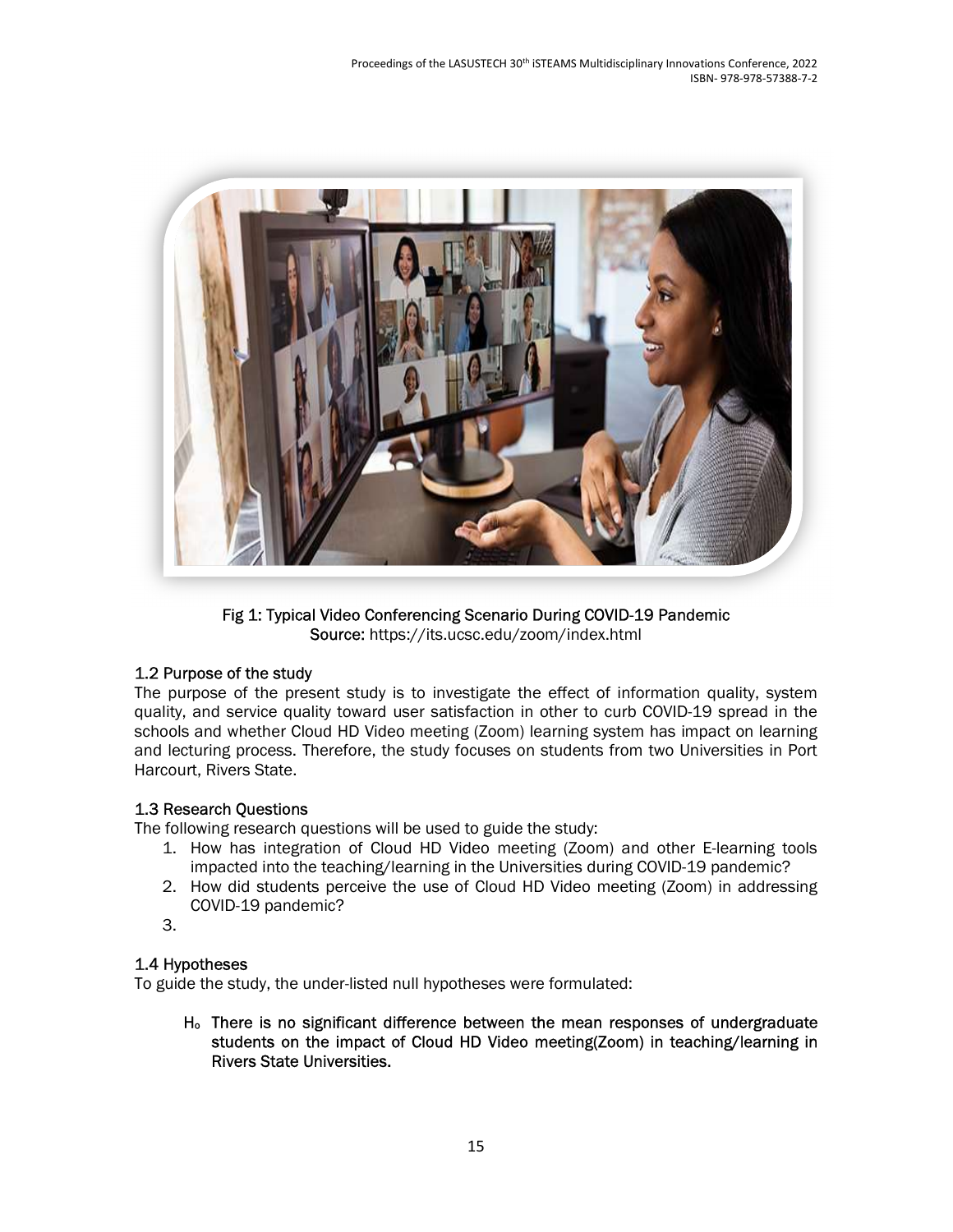#### 2. METHOD

The research used a descriptive survey design approach which permitted the use of questionnaire to obtain relevant information from respondents to describe the existing conditions and other phenomena. According to Leary (2010) a survey uses questionnaire and interview to collect information about people's attitudes, beliefs, feelings, behaviours and lifestyles. The survey was conducted through the GOOGLE form; the links were shared with the students through the WhatsApp group of lecturers. All the students participated in the cloud HD Video Meeting (Zoom) survey. The convenience sampling technique was used. The study employed a cross-sectional survey method.

The study sought the opinion of students and lecturers in two Universities in Rivers State on the use of Cloud HD Video Meeting (Zoom) in teaching and learning. The population for the study consisted of 204. The break down goes thus 100 students from Rivers State University and 84 students from University of Port Harcourt while 20 lecturers were taken from both universities. No sample was taken for the study. The entire population was taken because the size was manageable. A structured questionnaire containing 28 items was used for gathering data for the study. Experts in Management validated the instrument. A reliability index of 0.86 was gotten when the reliability of the instrument was tested using Cronbach Alpha formula method.

The statistical tools used for answering the research questions were mean and standard deviation while, t-test was used for testing the hypothesis at 0.05 level of significance. If the calculated t-value is less than the critical table value of 1.96 for the required degree of freedom of 202, the null hypothesis is upheld but if the calculated t-value is greater than critical t-value then the null hypothesis is rejected. Any questionnaire item that scored up to 2.50 and above mean rating was accepted but any mean less than 2.49 and below was rejected.

The questionnaire has two sections relating to the two research questions for the study and was based on likert five rating scale of marks thus: Very Highly required – 5 points, Highly Required – 4 points, Moderately Required - 3 points, Slightly Required - 2 points and Not Required- 1 point.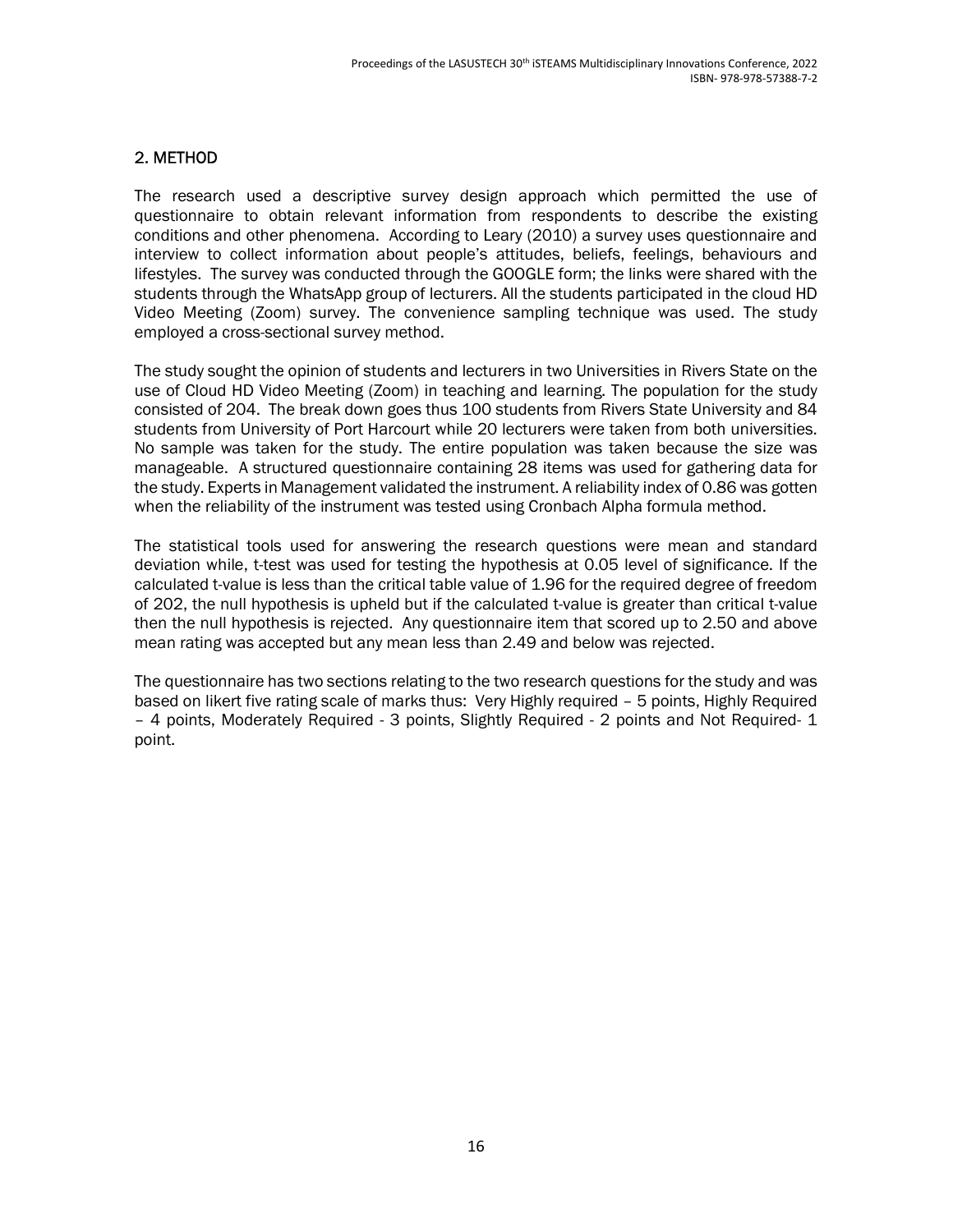## 3. RESULTS

#### Research Question 1

How has integration of Cloud HD Video Meeting (Zoom) and other E-learning tools impacted into the teaching/learning in the Universities during COVID-19 pandemic?

#### Table 1: Mean and Standard Deviation of responses on the integration of Cloud HD Video Meeting (Zoom)

| $N=20$                  |                                               |                         |      |                            |
|-------------------------|-----------------------------------------------|-------------------------|------|----------------------------|
| S/N                     | <b>ITEM DESCRIPTION</b>                       | $\overline{\mathsf{x}}$ | SD   | <b>DECISION</b>            |
| $\overline{\mathbb{1}}$ | Digital versatile Discs (DVDs)                | 3.57                    | 0.64 | <b>Highly Required</b>     |
| $\overline{2}$          | Pod cast                                      | 3.37                    | 0.93 | <b>Moderately Required</b> |
| 3                       | Mobile Technology                             | 3.78                    | 0.46 | <b>Highly Required</b>     |
| 4                       | Computer Discs(CDs)                           | 3.59                    | 0.66 | <b>Highly Required</b>     |
| 5                       | Video conferencing Devices                    | 3.58                    | 0.60 | Highly required            |
| 6                       | Cloud HD Video Meeting (Zoom)                 | 3.78                    | 0.42 | <b>Highly Required</b>     |
| 7                       | Cell Phone                                    | 3.94                    | 0.31 | <b>Highly Required</b>     |
| 8                       | <b>Blogs</b>                                  | 1.47                    | 0.74 | Not Required               |
| 9                       | <b>Smart Phones</b>                           | 3.72                    | 0.44 | <b>Highly Required</b>     |
| 10                      | <b>Teleconference Devices</b>                 | 2.53                    | 0.74 | <b>Moderately Required</b> |
| 11                      | Smart/interactive white boards                | 3.45                    | 0.64 | <b>Moderately Required</b> |
| 12                      | Television                                    | 3.64                    | 0.48 | <b>Highly Required</b>     |
| 13                      | Microsoft platform                            | 2.53                    | 0.74 | <b>Moderately Required</b> |
| 14                      | Webex blackboard                              | 2.07                    | 0.56 | <b>Slightly Required</b>   |
| 15                      | Google classroom                              | 3.05                    | 0.76 | Moderately Required        |
|                         | Use of computer tutor in teaching Keyboarding | 3.55                    | 0.49 | <b>Highly Required</b>     |
| 16                      | Virtual classroom                             | 3.39                    | 0.93 | <b>Moderately Required</b> |
| 17                      | Use of computers to score/assess students     | 2.48                    | 0.43 | <b>Slightly Required</b>   |
| 18                      | E-library                                     | 2.55                    | 0.76 | <b>Moderately Required</b> |
| 19                      | Ipad                                          | 2.60                    | 0.78 | <b>Moderately Required</b> |
|                         | <b>Grand Mean</b>                             |                         | 3.13 | 0.67                       |

Source: Field Survey (Agwatu, 2021)

Table 1 presents the findings on the integration of Cloud HD Video Meeting (Zoom) technologies into the teaching / learning in the Tertiary Institutions during the COVID-19 pandemic, shows that 9 of the items were considered to be Highly Required, 8 of the items were considered to be Moderately Required, 2 of the items were considered to be Slightly Required while 1 of the items were considered to be Not Required. The inference that can be drawn is that the items that are fundamental for integration of Cloud HD Video Meeting (Zoom) technologies for curbing COVID-19 pandemic are highly competitive and technology driven so it is highly required.

#### Research Question 2

How did students perceive the use of Cloud HD Video meeting (Zoom) in addressing COVID-19 pandemic?

#### Table 2: Mean and Standard Deviation of how students perceive the use of Cloud HD Video meeting (Zoom)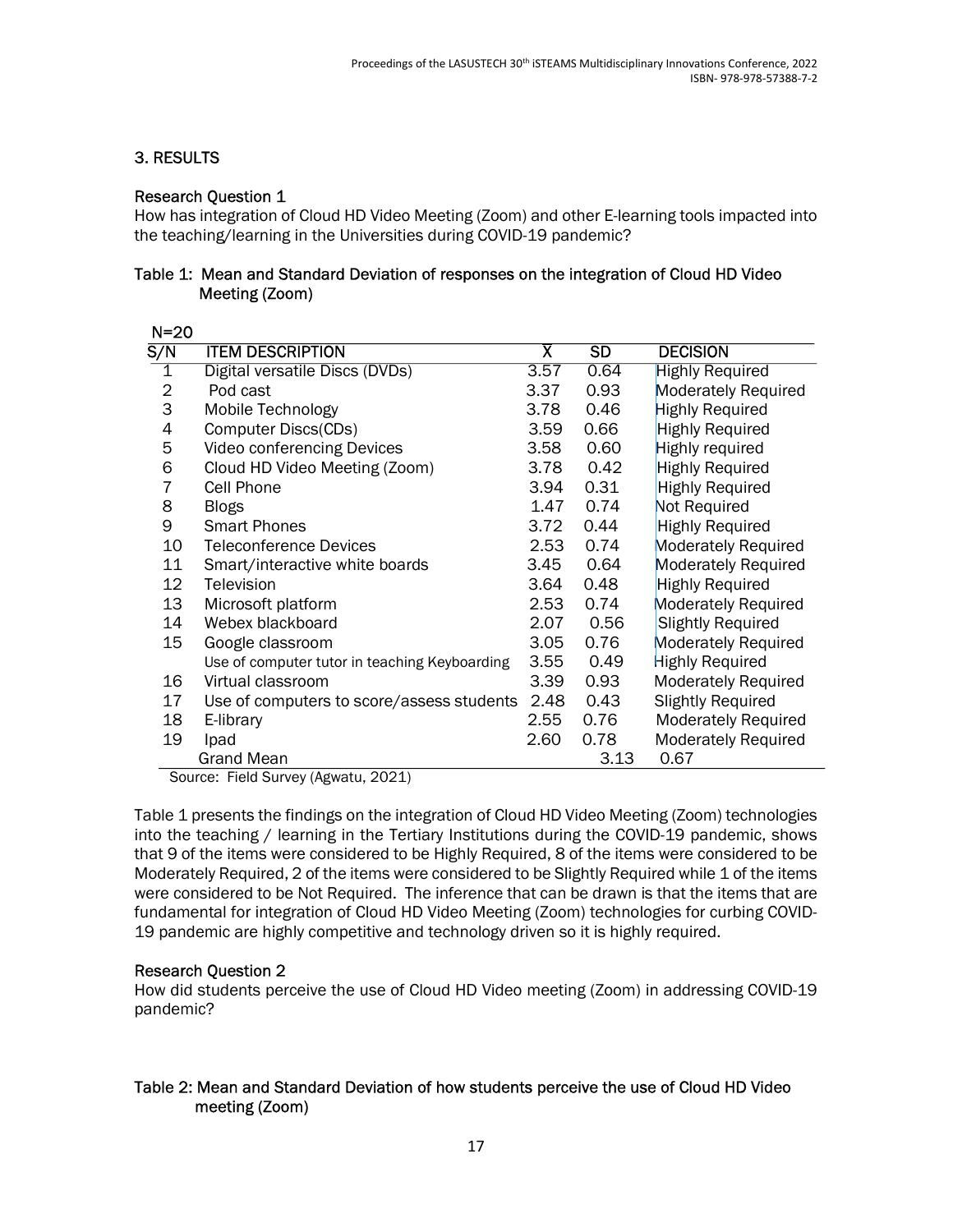#### N=184

| S/N          | <b>DESCRIPTION</b><br><b>ITEM</b>                                                                               | $\overline{\textsf{x}}$ | <b>SD</b> | <b>DECISION</b>            |
|--------------|-----------------------------------------------------------------------------------------------------------------|-------------------------|-----------|----------------------------|
| $\mathbf{1}$ | I have the ability to generate new idea to solve problems.                                                      | 3.56                    | 0.64      | <b>Highly Required</b>     |
| 2            | I have the ability to consider risks and choose the<br>best alternatives.                                       | 3.39 0.93               |           | <b>Moderately Required</b> |
| 3            | I have good inter-personal relationships.                                                                       | 3.46                    | 0.74      | <b>Moderately Required</b> |
| 4            | I have the ability to work in a variety of technologies to<br>gather, process, record and transmit information. | 3.79 0.46               |           | Highly required            |
| 5            | I have the ability to make use of educational resources<br>available in the web.                                | 3.55 0.63               |           | <b>Highly Required</b>     |
| 6            | I have the ability to blend in-class experiences with<br>the on-line delivery course materials.                 | 3.71 0.56               |           | <b>Highly Required</b>     |
| 7            | I have the ability to demonstrate, understanding,<br>friendliness and politeness in group settings.             | 3.84 0.51               |           | <b>Highly Required</b>     |
| 8            | I have the ability of using efficient learning techniques<br>acquired and applying new knowledge and skills     | 3.60 0.67               |           | <b>Highly Required</b>     |
|              | <b>Grand Mean</b>                                                                                               | 3.61                    | 0.66      |                            |
|              | Source: Field Survey (Agwatu, 2021)                                                                             |                         |           |                            |

Table 2 presents the findings on students' perception on the integration of Cloud HD Video Meeting (Zoom) technologies into the teaching / learning in the Tertiary Institutions during the COVID-19 pandemic, it shows that 6 of the items were considered to be Highly Required, 2 of the items were considered to be Moderately Required, while Slightly Required and Not Required had no points. The findings indicate the presence of seriousness in the part of the students in the integration of new technologies to make them relevant in their chosen careers/occupations on graduation even during this COVID-19 pandemic era.

#### Testing Hypothesis

Hypothesis 1: There is no significant difference between the mean responses of undergraduate students on the Impactof Cloud HD Video meeting(Zoom) in teaching/learning in Rivers State Universities.

| Responses                   | N   | $\mathsf{X}$ | SD.  | DF | <b>LEVEL</b> | T-Cal | T-Crit | Decision |  |
|-----------------------------|-----|--------------|------|----|--------------|-------|--------|----------|--|
| Lecturers                   | 20  | 3.13         | 0.67 |    | 202          | 0.05  | 0.98   | 2.00     |  |
| Accepted<br><b>Students</b> | 184 | 3.61         | 0.66 |    |              |       |        |          |  |

| Table 3: t-test Analysis of Hypothesis 1 |  |  |  |  |  |
|------------------------------------------|--|--|--|--|--|
|------------------------------------------|--|--|--|--|--|

According to Table 3, the t-cal value of 0.98 is less than the t-crit value of 2.00, indicating that there is nosignificant difference between the mean responses of the respondents on impact of Cloud HD VideoMeeting (Zoom) in teaching/learning in the Universities investigated. The null hypothesis is therefore accepted.

### 4. DISCUSSION OF FINDINGS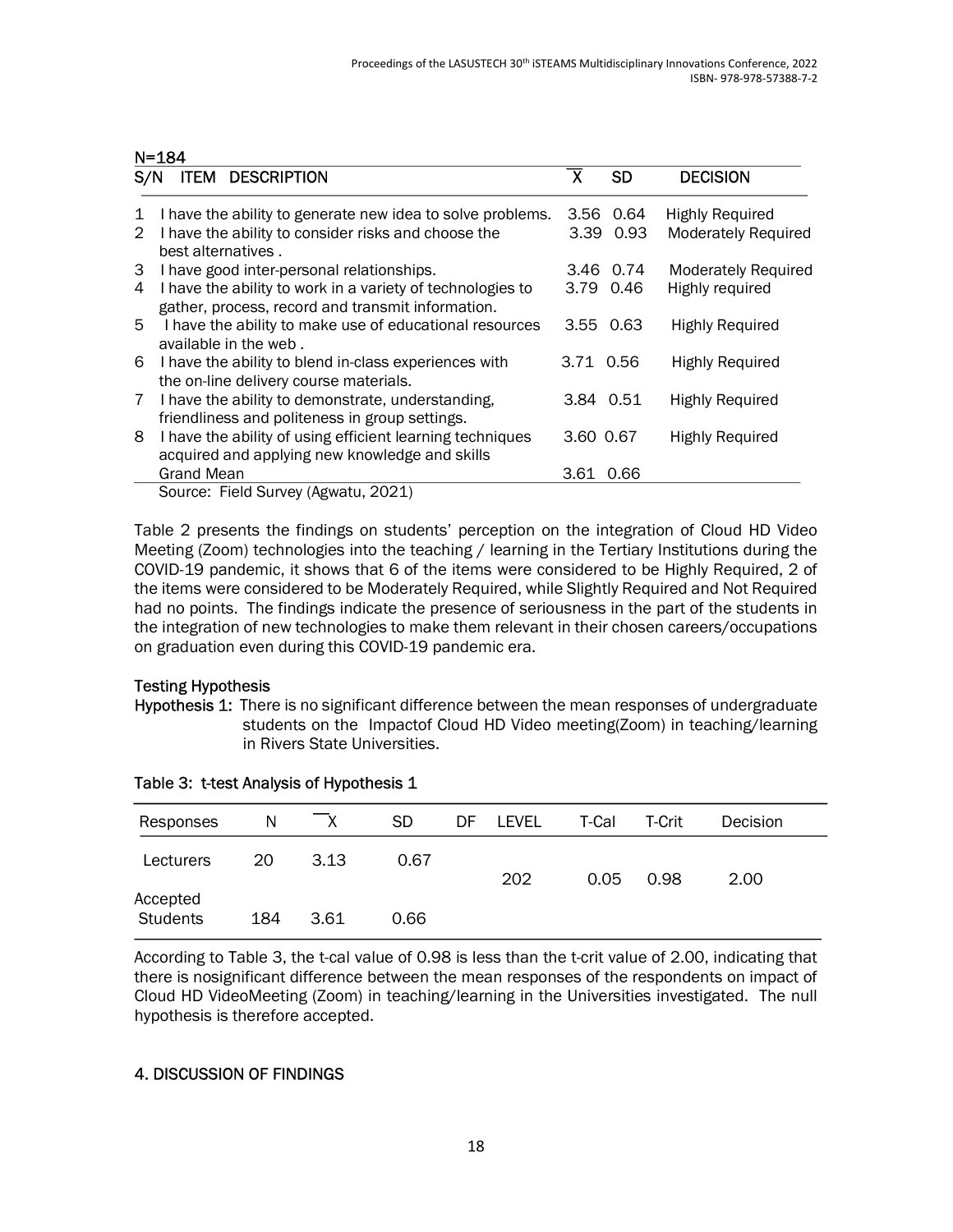The findings in Research Question 1 revealed that Cloud HD video Meeting (Zoom) as an elearning tool impacted on teaching/learning in the Universities. This agreed with the findings of Gupta et al (2020) that e-learning tools include the use of digital Video conferencing platforms like cloud HD Video meeting (Zoom), Microsoft platform, Webex Blackboard and Google Classroom among others. Table 2 revealed that students found the e-learning tools like Zoom to be of a great importance during this COVID-19 pandemic period. This tries to be in tune with Ovuh (2014) who discovered that parent complain that the concentration of their wards on important issues, such as their studies have been tampered by the advent of the social media. But this was a good thing because during this period of COVID-19 students needed to be indoors to curb the spread of COVID-19 so they used their phones, lab tops and even desk tops to connect to the Zoom technology in other to receive their lectures which also permitted them to ask and answer questions.

## 5. CONCLUSION

Before now it was discovered that teaching and learning was only done on face to face method but because of COVID-19 outbreak it was compulsory for teach/learn to be done through etechnologies, then operational habits have changed around the globe within a short period, and mainly the education sector was affected worldwide though Universities now offer online courses to the students. The COVID-19 will create a long-term impact on higher education institutions. If the pandemic remains longer, it might change education from face to face to online. E-technologies' adaptability should be taking seriously by all concerned in other to help to curb the spread of COVID-19 in our schools. Based on that, the quality of the E-technologies system, quality of information that will create an impact on user satisfaction and system use that will lead toward the use of these technologies like Zoom. It will in turn decrease the education cost, and education will reach outside the border as well. Education will be borderless in a short period of time.

### 6. RECOMMENDATIONS

From the results of the study, the analysis of the study and the discussion of findings, the following recommendations are suggested:

- 1 Accessibility of the highly competitive and technology driven tools should compulsorily be made to give 24/7 service to users.
- 2 The operator should at all times give error-free information
- 3 Provision should be made for quality of information, content quality and there should be a robustness of the server from time to time.
- 4 There should be made available training module materials related to Zoom both for use of new users and old users.
- 5 Also updated information and well-organized data should always be provided.
- 6 The technological tools should be designed in a user-friendly way.
- 7 Also there should be a time to time feedback from the user which will increase the durability and acceptability of the Zoom technological tools.
- 8 Lastly, that both lecturers and students must start to unfailingly use these technological tools in other to help in curbing COVID-19 spread in our Universities.